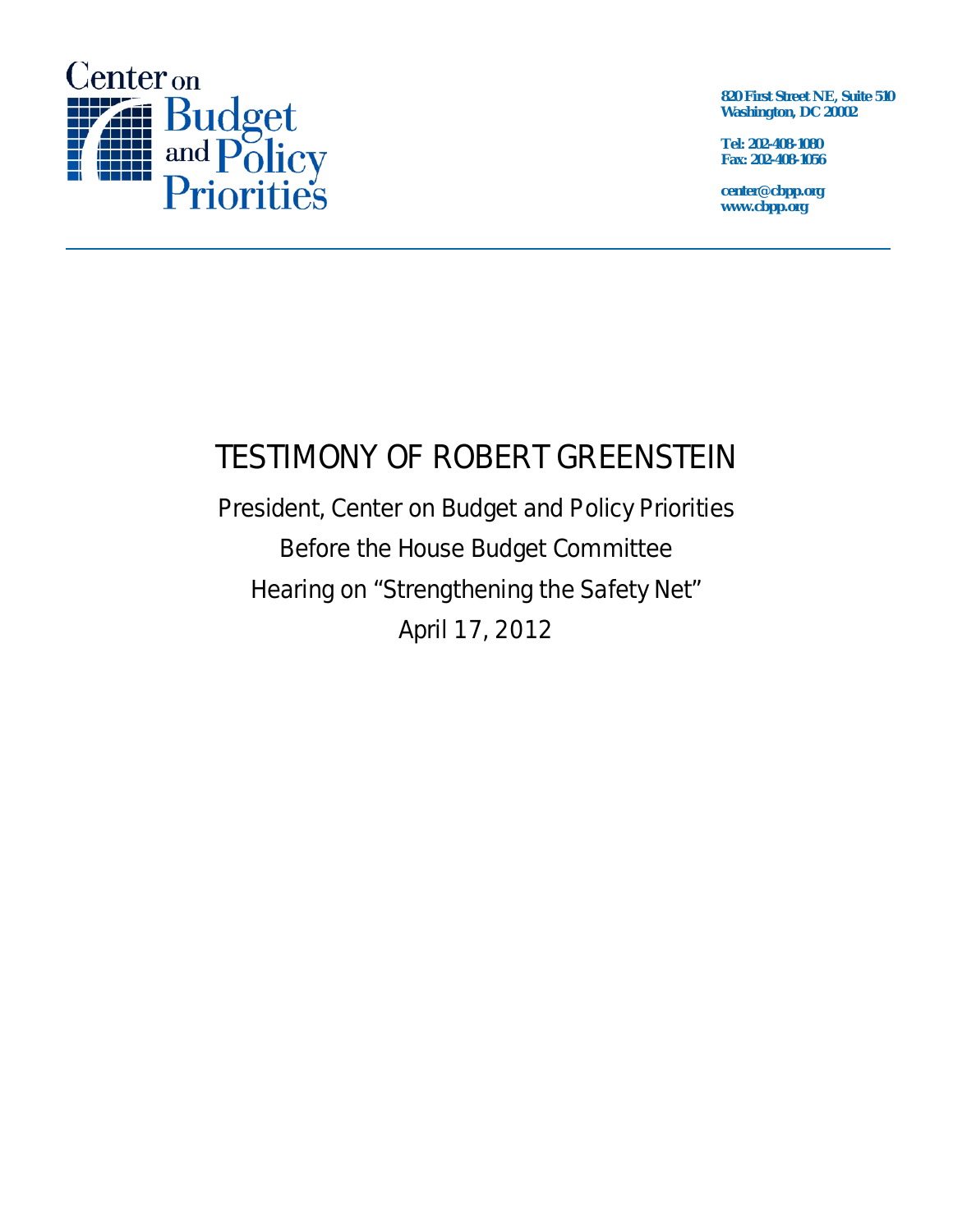Thank you for the invitation to testify today. I am Bob Greenstein, President of the Center on Budget and Policy Priorities, a policy institute located here in Washington. I also served many years ago as Administrator of the Food and Nutrition Service at USDA, which operates the Supplemental Nutrition Assistance Program (SNAP, then called food stamps) and other domestic food assistance programs.

My testimony covers several related issues: a look at the functioning of the safety net as a whole; a more intensive focus on Medicaid and SNAP; and a discussion of changes in welfare over the past 15 years and their implications.

#### I. The Safety Net

The safety net is far from perfect and contains areas that merit strengthening. Yet as a result of a series of mostly bipartisan decisions over several decades, it is functioning far better than is often understood.

Let's start with its effect on poverty. Analysts across the political spectrum agree that to measure the safety net's impact on poverty, one cannot use the "official" measure of poverty — which completely ignores SNAP (formerly known as the Food Stamp program), the Earned Income Tax Credit (EITC), rental subsidies, and the like and also fails to adjust for taxes that are withheld from paychecks and that families thus can't spend. If one tries to examine poverty trends over the past half century using the "official" measure, serious distortion occurs — the sharp decline in cash welfare assistance pushes poverty rates up, while the expansions (compared to the 1960s, 1970s, or 1980s) in food stamps and the EITC are ignored. This makes it look like no progress on poverty occurred because those safety net measures that contracted are *counted* in the official poverty measure while those that expanded are *not*. This distortion is one of the reasons that analysts prefer the broader measure.

In the mid-1990s, a National Academy of Sciences' expert panel recommended use of such a broader measure of poverty, and the Census Bureau now issues several alternative, broad poverty measures. Under the measure most closely resembling the NAS recommendation, the poverty rate stood at 15.5 percent in 2010. Yet under the same measure, the poverty rate *without* the safety net that is, the poverty rate based on household incomes *before* government assistance is counted — was 29 percent. In other words, the safety net cut poverty nearly in half compared to what it otherwise would be.

To be sure, without the programs, some people might have worked more in 2010 (although it is hard to see where the additional jobs would have come from given the depressed labor market). The impact of the safety net on poverty has been studied extensively, however, and the finding cited above about the safety net's impact in reducing poverty is strongly corroborated by a comprehensive review and synthesis of the research literature on the effects of the safety net on poverty conducted recently by some of the field's leading scholars and published by the National Bureau of Economic Research (NBER). In this study, the scholars examined the impact of the safety net on the amount that people work, and found the safety net's overall impact on work to be small. They also found that, after taking this behavioral effect into account, the safety net lowers the poverty rate by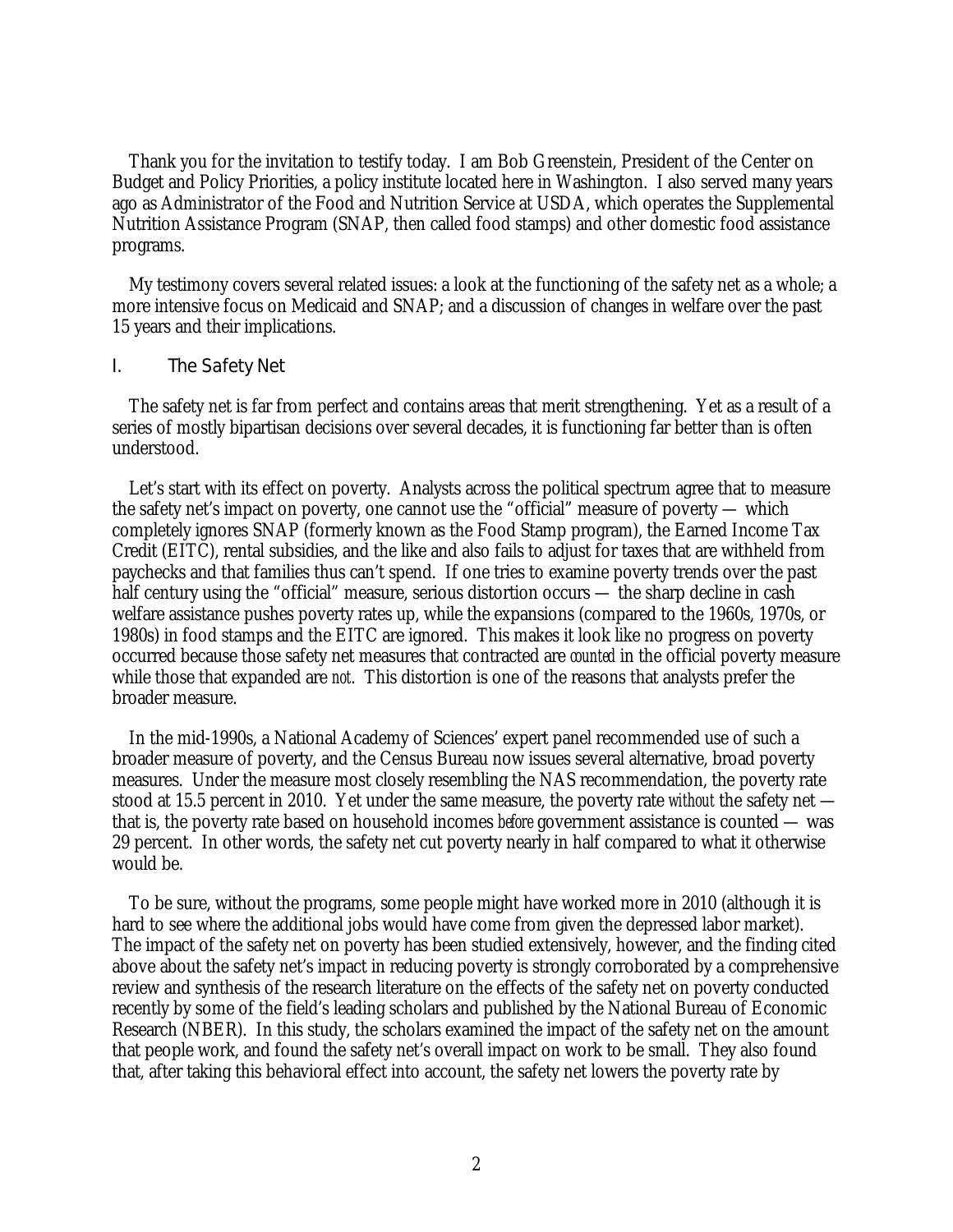approximately 14 percentage points. In other words, one of every seven Americans would be poor without the safety net, but is above the poverty line because of it.<sup>1</sup>

One also can look at the Census data on how many people individual programs lift out of poverty. In 2010, for example, the Earned Income Tax Credit and the Child Tax Credit lifted about 9 million people in low-income working families above the poverty line, including 5 million children. SNAP lifted about 4 million out of poverty.

Among the most striking figures are those that track poverty rates over the last few years. Given the depth and severity of the economic downturn (sometimes called the Great Recession), one would have expected poverty to have soared. It didn't. The Census Bureau's broad poverty measures show relatively modest increases in poverty, which stands in sharp contrast to the deep plunge in the economy and the doubling of the unemployment rate. (The Census measure most closely based on the National Academy of Sciences' recommendations showed a poverty rate of 15.3 percent in 2007, 15.7 percent in 2009, and 15.5 percent in 2010. Other broad measures of poverty showed somewhat more of an increase but one that still is modest given the economy's marked downturn.)

Why didn't poverty rise more as unemployment spiraled upward? The answer shows up in the data. The "automatic stabilizer" response of programs like SNAP and unemployment insurance, supplemented by the temporary increases in assistance in various safety net programs that were provided under the Recovery Act, counteracted most of the increase in poverty that would otherwise have occurred. This is a substantial accomplishment, and one that speaks well for our nation.

#### Issues Related to the Safety Net and Criticisms of It

Questions raised about the safety net include its impact on dependency, the degree to which dollars go for administrative costs rather than benefits or services, and its effect on the long-term fiscal problem. Another issue concerns its effect on *deep* poverty — people with incomes below half of the poverty line. Let me examine each of these issues in turn.

Over the past several decades, we have moved heavily toward what analysts call a "work-based safety net." Cash welfare assistance for families without earnings has diminished greatly, while support for the working poor and near poor through the EITC, the Child Tax Credit, Medicaid, and SNAP has grown. The results are notable. Even though 2010 was a year of economic distress, with an average unemployment rate of 9.6 percent, it was marked by the following results:

 Some *91 percent* of all spending in 2010 on federal entitlement benefits went to people who either are not expected to work because they are 65 or older or disabled, or were members of working households (with work defined as a household with a member who worked more than 1,000 hours during the year). $2$ 

 $\overline{a}$ 

<sup>1</sup> Yonatan Ben-Shalom, Robert A. Moffitt, and John Karl Scholz "An Assessment of the Effectiveness of Anti-Poverty Programs in the United States," NBER Working Paper 17042, May 2011.

<sup>2</sup> If the universe of programs examined is broadened to include major low-income assistance programs that are *not* entitlements — low-income housing assistance, WIC, and low-income energy assistance — the figure remains essentially unchanged: 90 percent of benefit expenditures go to people who are elderly, disabled, or members of working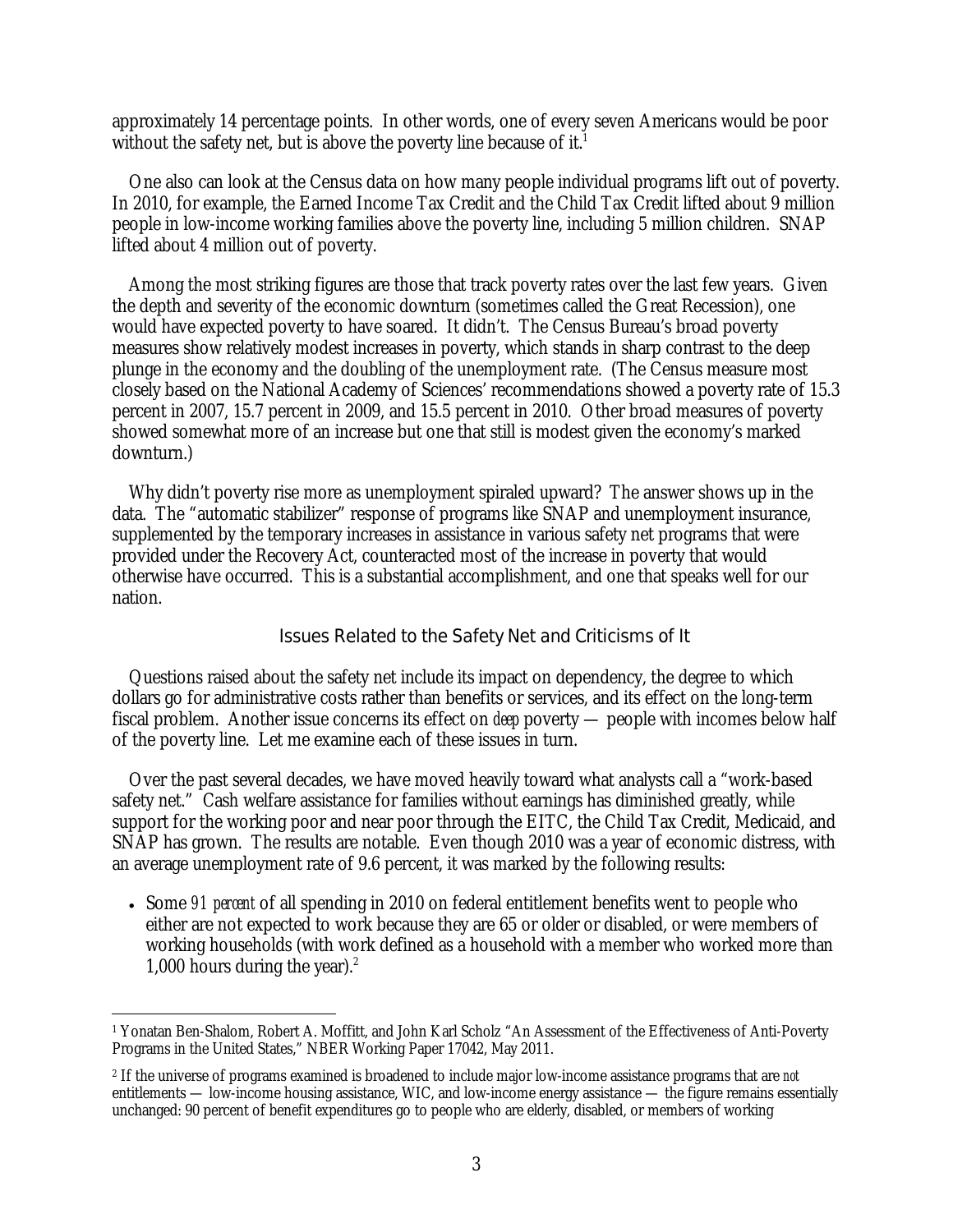• Moreover, seven of the other nine percentage points of entitlement benefits went for unemployment insurance that people typically must have a significant work history to qualify for, Social Security survivor benefits for widows and orphans of deceased workers, Social Security benefits for retirees aged 62-64, or medical care.

These data are consistent with the findings of the NBER study cited above that presents a comprehensive review of the research literature and finds that today's more workbased safety net does not have a large effect on work effort. It also is worth noting that the study reported that the research literature shows that the effects of SNAP on work

## Nine-Tenths of Entitlement Benefit Spending Goes to the Elderly, Disabled, or Working Households Share of entitlement benefits, 2010 Age 65 and up 53% Disabled (non-elderly) 20% In a working household (non-elderly, non-disabled) 18% Source: CBPP analysis of data from Office of Management and Budget, U.S. Departments of Agriculture, Health and Human Services, and Labor, and the U.S. Census Bureau.

effect and earnings are "small" and often statistically insignificant, and the effects of Medicaid on work "appear to be minimal." (The findings on these programs differ significantly from the findings regarding the old welfare program prior to welfare reform.) Some studies also find *increases* in work effort when eligibility for programs such as Medicaid is extended to children or adults in low-income working families so families don't need to be *non*-workers receiving cash welfare assistance to qualify. These findings demonstrate, contrary to popular impression, how strongly intertwined the safety net has become with work, as well the important role it plays in providing help when the economy falters and jobs are scarce.

In other words, concerns that the safety net is leading millions to become dependent and cease working are not borne out by the research. (Nevertheless, we should explore ways to encourage more people nearing retirement age to work longer. The challenge there is to find ways to do so without impoverishing people in that age bracket who cannot work or cannot find a job because of their occupational background and skills or due to health reasons.)

A second question regarding the safety net regards the ratio of benefits and services to administrative costs. Some administrative costs are necessary in any program to assure program integrity (i.e., that the people served are truly eligible and that appropriate amounts are paid). Here, too, the safety net performs well. A recent examination of six major means-tested programs — Medicaid, SNAP, Supplemental Security Income (SSI), Section 8 housing vouchers, school meals programs, and the EITC — finds that in each of these programs, between 90 percent and 99 percent of expenditures go for benefits or services that reach the intended beneficiaries. Federal and state administrative costs combined account for only 1 percent to 10 percent of program costs, with most of the administrative costs occurring at the state level.<sup>3</sup>

households. Even if one looks solely at means-tested entitlement programs, the figure is still high, at 83 percent, meaning that even in a severe recession year, five of every six benefit dollars in means-tested entitlement programs went to people who were elderly, disabled, or members of working households.

<sup>3</sup> Center on Budget and Policy Priorities, January 23, 2012.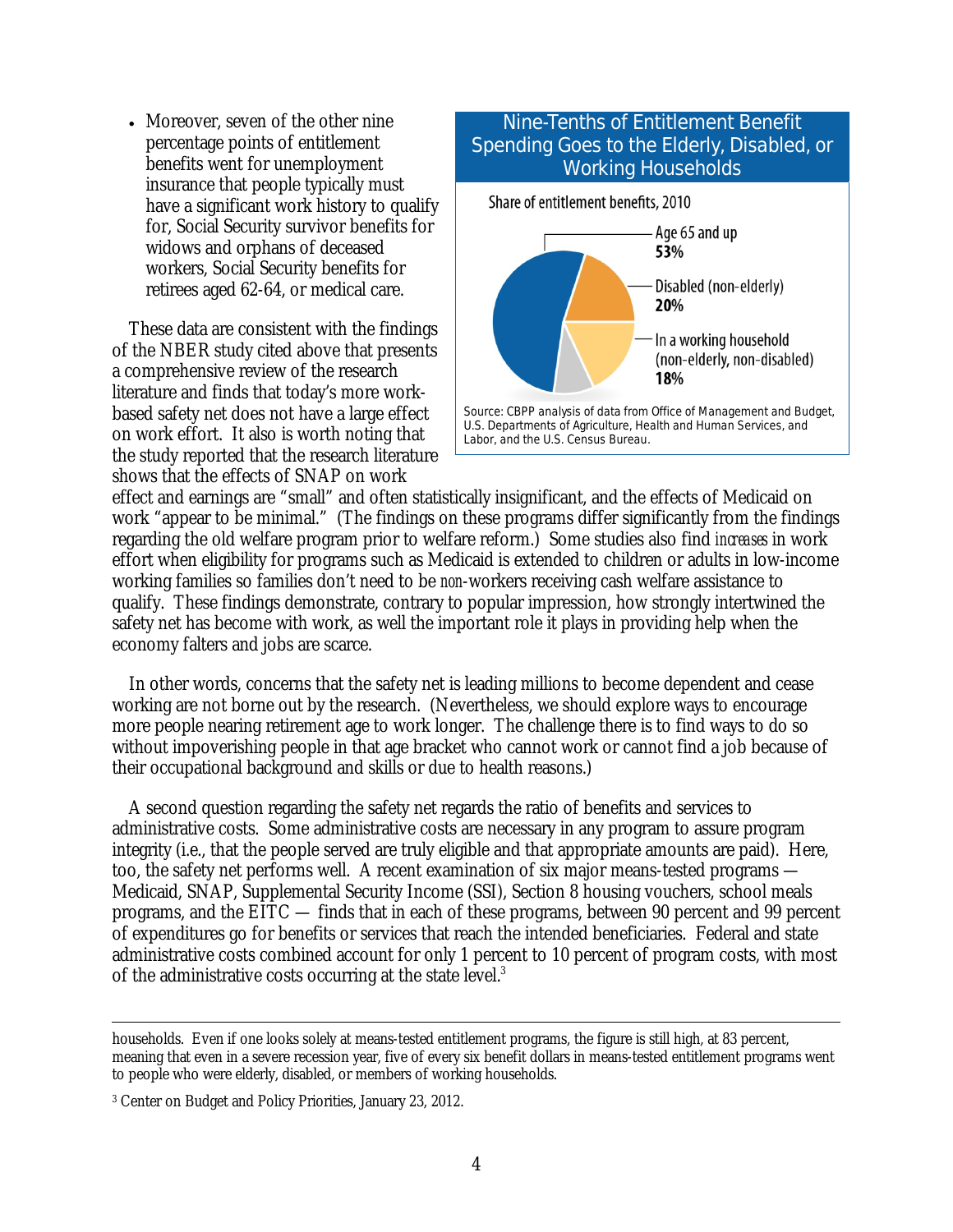A third issue — and a particularly important one in the current budgetary context — involves the safety net's cost trajectory. The nation faces a serious long-term fiscal problem, as a result of a large projected imbalance between revenues and expenditures. Under current policies, expenditures will climb as a percentage of Gross Domestic Product (GDP), while revenues remain at levels that are low relative to need, given the aging of the population and continuing increases in health care costs throughout the health care system.

This raises an important question: will means-tested programs rise in cost as a share of GDP and thereby contribute to our long-term fiscal problems?

As is well known, Medicaid is projected to rise in cost, for several reasons. Health care



Note: SNAP=Supplemental Nutrition Assistance Program, SSI=Supplemental Security Income, EITC=Earned Income Tax Credit. For Medicaid and SNAP, "state administrative costs" include the federal-, state-, and in

some localities, county-funded shares of state administrative costs. For housing vouchers, state administrative costs include the costs of local housing agencies that operate the program.

Source: Center on Budget and Policy Priorities based on data from the Office of Management and Budget and agency budget offices. Data are for fiscal year 2010.

costs throughout the entire U.S. health care system — in both the public and private sectors — have been growing faster than GDP for several decades. Medicaid isn't the *cause* of this systemwide cost growth, and over the past decade, Medicaid costs per beneficiary have been rising *more slowly* than per-beneficiary cost under private insurance. Furthermore, Medicaid costs per beneficiary (adjusted for differences in health status) are substantially lower than those under private insurance because Medicaid pays providers lower rates and has lower administrative costs. But systemwide health care costs increases, driven in part by medical advances that improve health and lengthen life but add to costs, will push up health care costs across the board.

A second reason that Medicaid costs will rise is the aging of the population. Older people have much higher average health care costs than younger people do. Elderly and disabled beneficiaries account for 25 percent of Medicaid beneficiaries today but 68 percent of program costs. As the population ages, the number and share of beneficiaries who are elderly will rise, increasing program costs.

Yet another reason that Medicaid costs will rise is the continued erosion of employer-based health coverage. Over time, fewer low-income people are able to get coverage through their (or a family member's) employer, causing more of them to turn for coverage to Medicaid.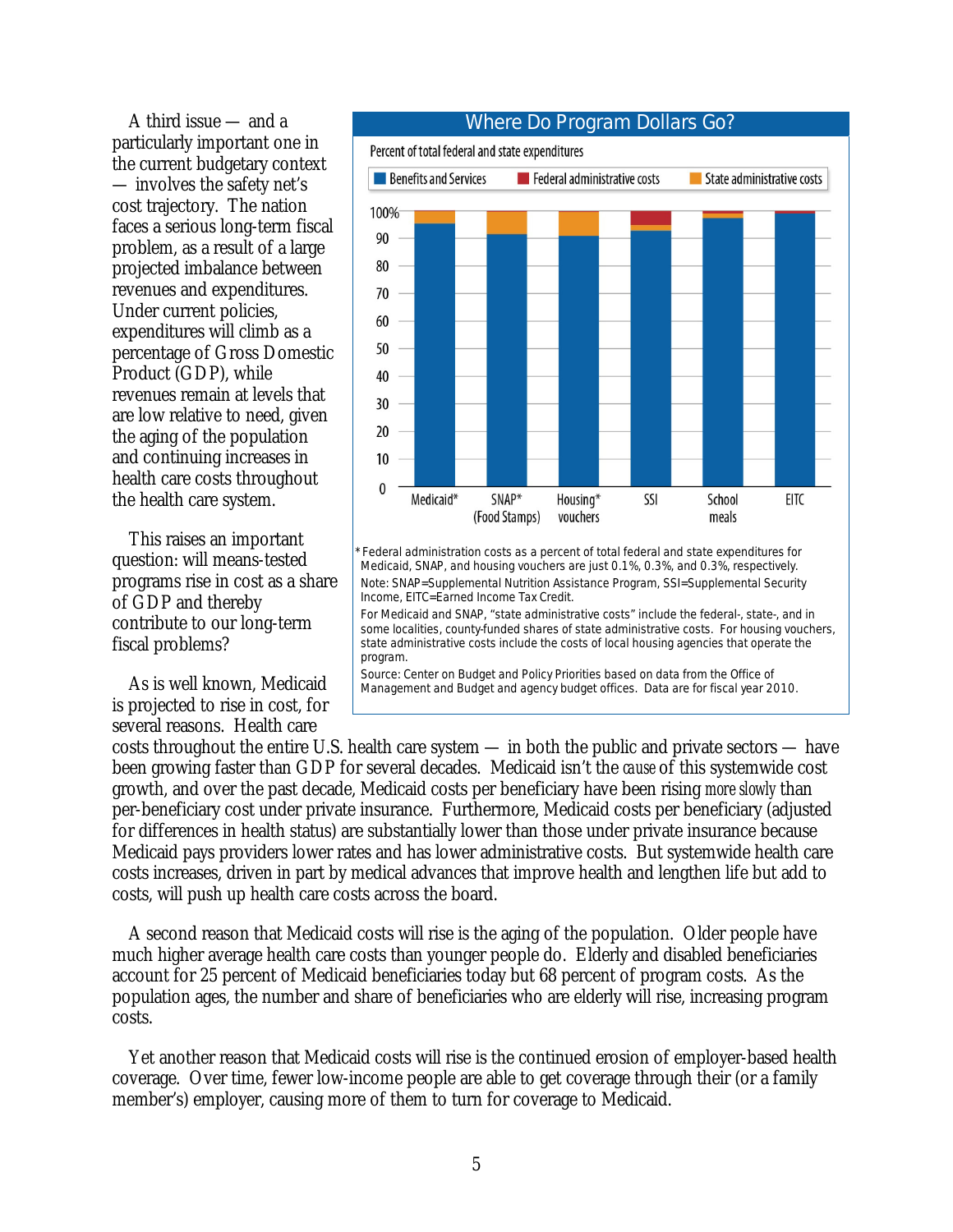Finally, the coverage expansions in the Affordable Care Act — both in Medicaid and for subsidies to help near-poor and many middle-income families afford coverage in the new health insurance exchanges — will raise expenditures for means-tested health care expenditures, even though the Congressional Budget Office (CBO) projects that these expenditure increases will not add to deficits (because the costs are offset under the Affordable Care Act primarily through savings in Medicare and new revenues).

For these reasons, if one looks at total means-tested program costs, they appear to remain high in the years to come. But if one examines costs for means-tested program other than health care programs, the picture changes dramatically. *Means-tested programs outside of health insurance will decline in cost as the economy recovers and are not projected to rise in future decades as a percentage of GDP*. Here are the data, all of which come from the official historical tables on federal budget expenditures and CBO's projections of future expenditures.

- In fiscal year 2011, total federal expenditures for means-tested entitlement (or mandatory) programs outside health care programs equaled 2.0 percent of GDP. This was about 50 percent higher than the average for the prior 40 years — which was 1.3 percept of GDP. The costs of these programs have risen significantly in the last few years. $4$
- But the recent increases are largely driven by the economic downturn and temporary program expansions under ARRA. The



CBO projections show that total expenditures for means-tested entitlements outside health care will decline steadily as a share of the economy as the economy recovers, falling to 1.3 percent of GDP by 2020 and thereafter. (These figures do not assume sequestration.)

 In other words, by 2020, total means-tested entitlement expenditures outside health care, measured as a share of GDP — including expenditures for SNAP, the EITC, and the other programs — *will return all of the way to their prior 40-year average*.

These figures do not include low-income *discretionary* programs. Under the Budget Control Act's caps, non-defense discretionary spending will fall over the decade to its lowest level as a share of GDP since 1962 (and probably since 1931). As a result, some decline in low-income discretionary programs appears inevitable. Thus, total expenditures on low-income (or means-tested) programs outside health care — including low-income discretionary programs — are expected to decline over

<sup>-</sup>4 Means-tested mandatory health care programs include Medicaid, CHIP, and subsidies for the purchase of health insurance under the Affordable Care Act (along with a few very small programs such as mandatory supplements to a few areas of discretionary health funding).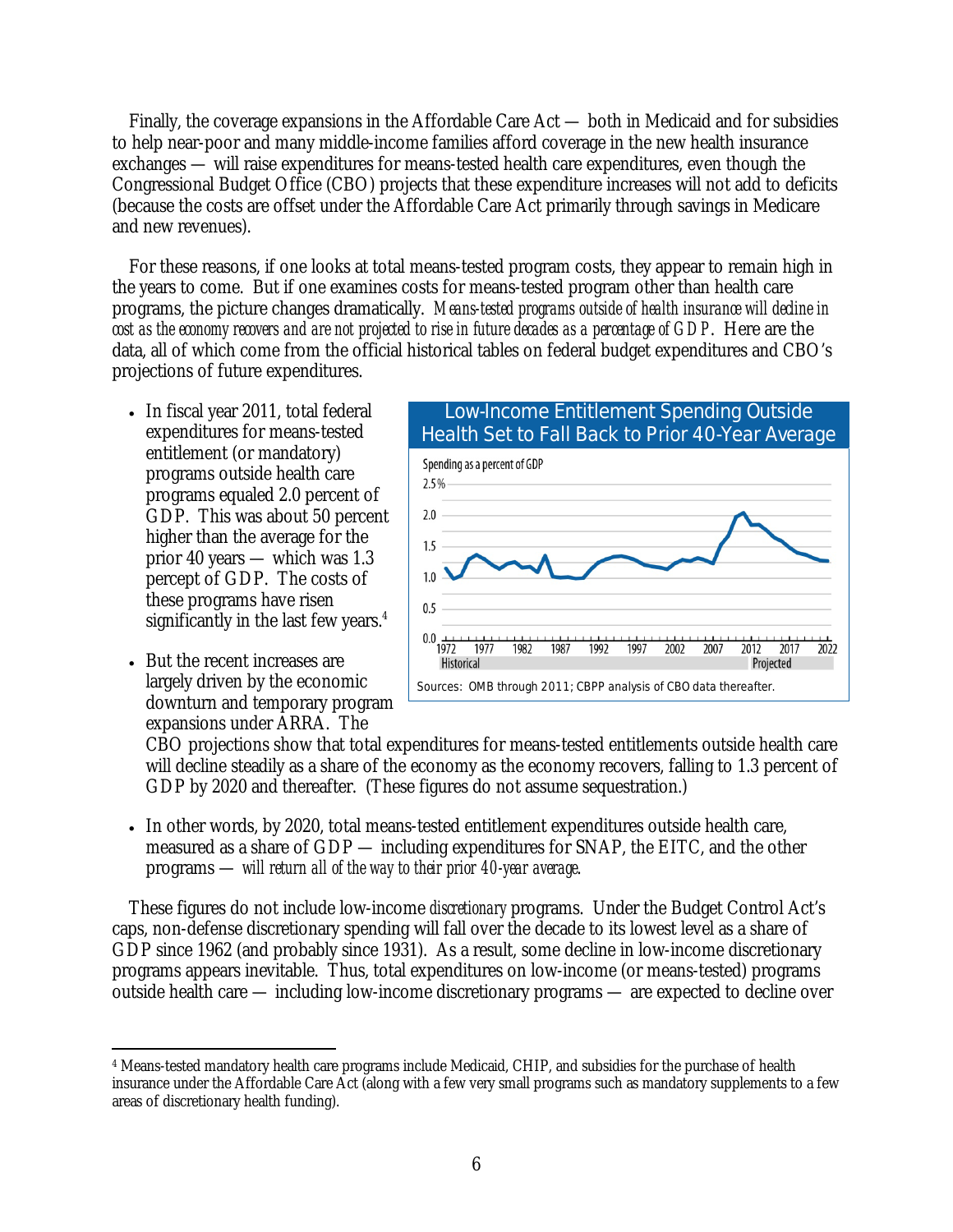the coming decade to a level *below* their average over the prior 40-year period. As a result, this part of the budget isn't contributing to the long-term fiscal problem.

#### Increases in SNAP Costs

There has been particular misunderstanding of what has happened with expenditures for SNAP and the reasons for that. SNAP costs have grown substantially over the past decade — by more than can be explained just by the economic downturn. This has led some to assume that eligibility expansions are largely responsible and that as a result, SNAP expenditures and participation will continue to grow. Careful analysis indicates, however, that both such assumptions are incorrect.

As in many other areas of budgetary analysis, the year picked as a "starting point" for an analysis matters. For SNAP, choosing a starting point that only looks back ten years provides a somewhat distorted picture of program growth. This is because SNAP participation and costs had plummeted at that point, in part due to a large *decrease* in the proportion of eligible families receiving SNAP. The 1996 welfare law was intended to encourage work, but due to problems in state administrative systems in the first years of the welfare law, many families moving from welfare to working-poor status were cut off SNAP when they left welfare, even though they remained eligible for SNAP.

This was a result contrary to what Congress intended. Aggravating this problem, some states instituted administrative practices in those years that had the unintended effect of making it harder for many working-poor parents to participate (largely by forcing them to take too much time off from work for repeated visits to SNAP offices at frequent intervals, such as every 90 days, to reapply for benefits). This prompted many analysts, like my fellow panelist today Ron Haskins, to call for reforms that would improve access to SNAP for low-income working families and led both the Clinton and Bush administrations to act to address this problem. There was bipartisan consensus that having a policy where you needed to be on welfare to readily receive food stamps, and encountered difficulty receiving food stamps if you left welfare and worked for low wages, would reduce work incentives and was contrary to welfare reform goals. Congress enacted significant, although relatively modest, changes in 2002 and 2008 to lessen barriers to SNAP participation among the working poor, as well as modest improvements in benefits that largely helped low-wage workers and their families.

My point here is that there are three main reasons for the large increase over the past decade in SNAP expenditures and cost — the economy, the temporary increase in SNAP benefits enacted as part of the Recovery Act, *and* a large increase relative to ten years ago in the percentage of individuals eligible for food stamps that actually receive them. This percentage fell from 75 percent in 1994 to 54 percent in 2002, but is back to 72 percent today.<sup>5</sup> Of particular note, the percentage of eligible individuals in low-income *working* families receiving SNAP has been rising steadily from 43 percent in 2002, to about 60 percent in 2009, the highest percentage on record.

The temporary SNAP benefit increase also has had a large effect, accounting for more than 25 percent of the growth in the program between 2007 and 2011. It expires in November 2013.

These three factors dwarf the impact of eligibility changes. For example, CBO estimates that what is referred to as "broad categorical eligibility" accounts for less than 2 percent of SNAP costs.

-

<sup>5</sup> The most recent year for which USDA publishes estimates is 2009.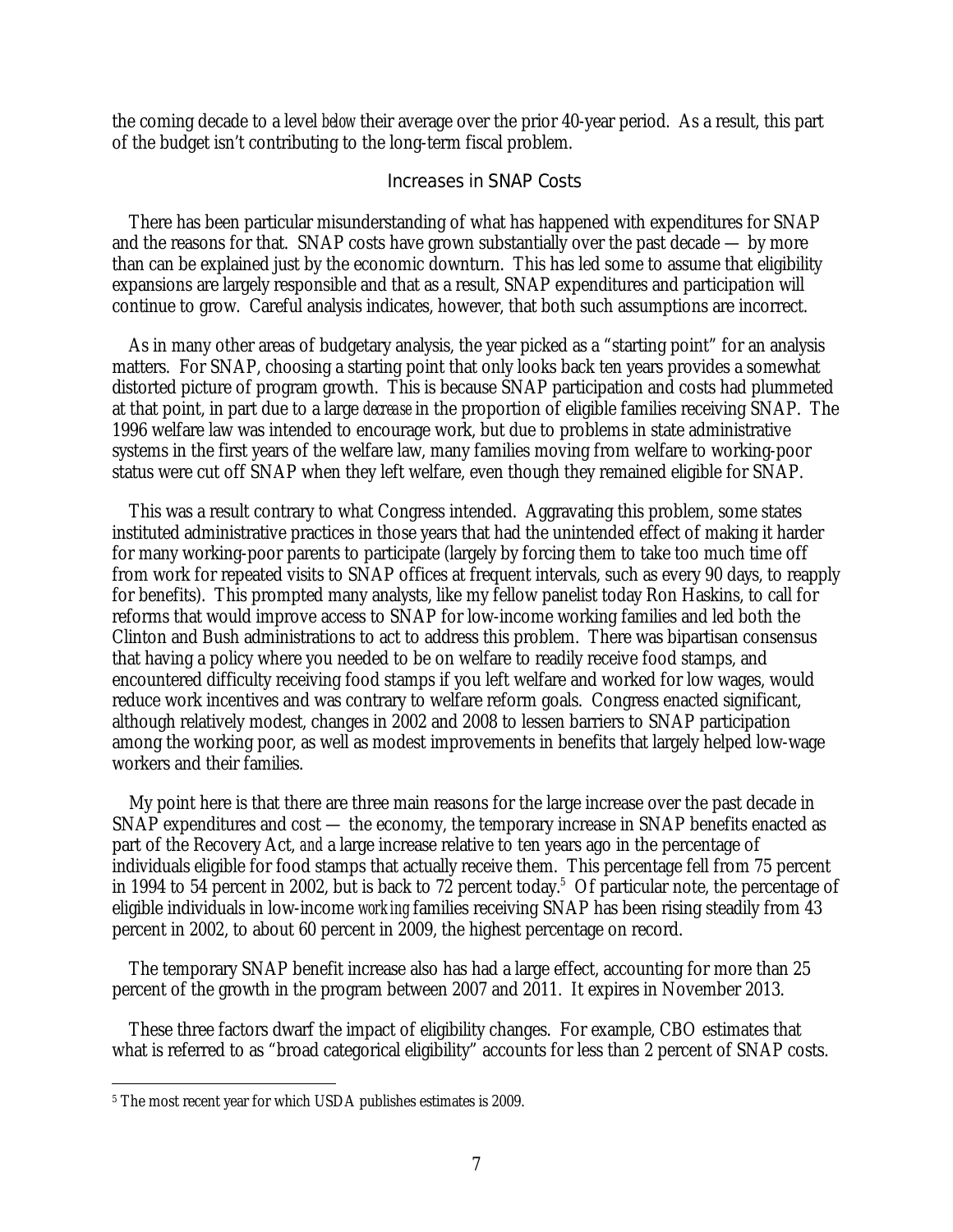What lies ahead with regard to SNAP costs? Consistent with past experience, SNAP caseloads and expenditures will decline as unemployment and poverty fall. The SNAP "participation rate" the percentage of eligible households that receive benefits — will likely decline some as well. The research literature shows that the percentage of eligible households who actually apply for and receive SNAP benefits is greater when the benefits are larger and lower when the benefits are smaller. The temporary increase in the SNAP benefit level enacted as part of ARRA has almost certainly increased the SNAP participation rate, and after the temporary increase ends in October 2013, the participation rate is likely to decline.

Where all this leads is depicted in the graph below. The graph shows actual SNAP costs, as a share of GDP, from 1995 to the present, along with CBO's projection of costs as a percentage of GDP through 2022. As the graph indicates, by 2018, costs are expected to decline all of the way back to their 1995 level as a percentage of GDP, and then to edge below that.



A Bleaker Part of the Story

I conclude this part of my testimony with a troubling set of data that are a source of serious concern — data on *deep* poverty, particularly among children.

Using Census data and counting non-cash benefits as income as most analysts favor, the number (and percentage) of children living below *half* of the poverty line increased by 650,000 between 1995 and 2005, even before the economy turned down. $6$  The welfare law has played a significant role here. On the one hand, changes wrought by the 1996 welfare law, in combination with expansions in the EITC and, in the late 1990s, a very strong labor market, pulled more single-mother families into the labor market and raised many of their incomes. On the other hand, the welfare changes also deepened poverty among another group of single-mother families — including some mothers

 $\overline{a}$ 

<sup>6</sup> In this measure, non-cash benefits are counted (and taxes subtracted), consistent with the broad measures of poverty. Benefits from TANF, SSI, and SNAP are counted using the HHS/Urban Institute TRIM model in order to adjust for underreporting of benefits in the Census data. If one uses a poverty definition in line with the poverty measurement recommendations of the National Academy of Sciences such as subtracting work expenses and employing a modestly updated poverty line, the estimated number of children in deep poverty rises further, to over 1 million between 1995 and 2005. See Arloc Sherman, "Safety Net Effective At Fighting Poverty But Has Weakened For The Very Poorest," Center on Budget and Policy Priorities, July 2009, at www.cbpp.org/files/7-6-09pov.pdf.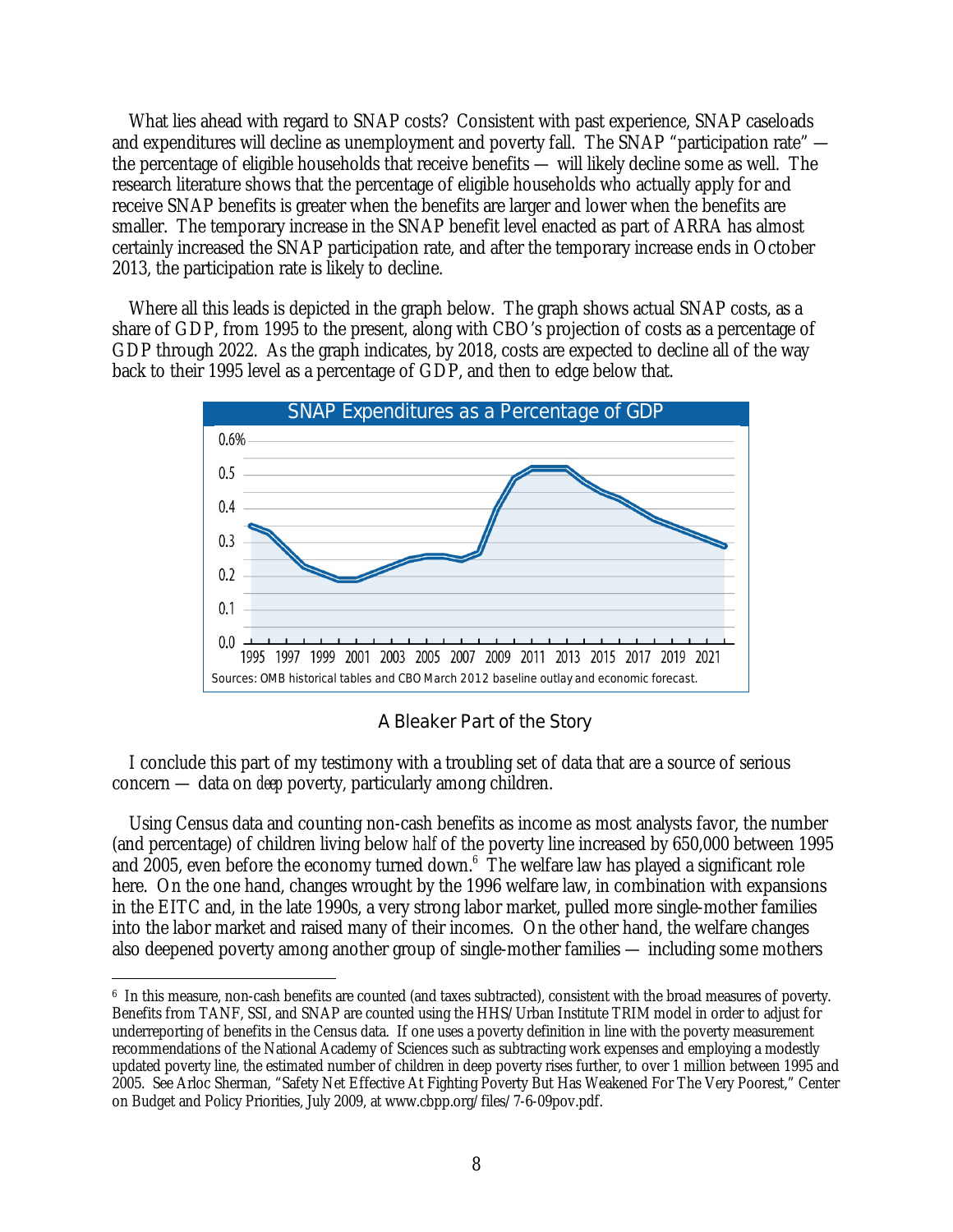with less education and skills and more physical, mental health, or other problems. A number of families were lifted out of poverty by increased earnings supplemented by the EITC. But some other families fell deeper into poverty as a result of having neither earnings nor cash assistance (or earnings that were more than offset by the loss of cash assistance).

That this was the primary cause of the increase in deep poverty is seen in the data. In 1995, cash assistance provided by the old AFDC program lifted 2.2 million children out of deep poverty (i.e., lifted them above 50 percent of the poverty line). It raised 62 percent of the children who otherwise would have been *below* half of the poverty line *above* that level. By 2005, cash assistance provided under the Temporary Assistance to Needy Families (TANF) block grant lifted only 650,000 children above half of the poverty level, or just 21 percent of those who otherwise would be in deep poverty.

| Number of U.S. Households Living Below World Bank Measure of Poverty in Developing Nations:<br>Living on Less Than \$2 a Day, Per Person |                                                      |                              |
|------------------------------------------------------------------------------------------------------------------------------------------|------------------------------------------------------|------------------------------|
|                                                                                                                                          | Cash Income                                          | Cash Income plus Food Stamps |
| 1996                                                                                                                                     | 636,000 households with<br>1.4 million children      | 475,000 households           |
| Start of 2011                                                                                                                            | 1.46 million households with<br>2.8 million children | 800,000 households           |
| Source: Shaefer and Edin, "Extreme Poverty in the United States," 1996 to 2011.                                                          |                                                      |                              |

The same phenomenon is reflected in a recent study by poverty researchers that finds that both the number of families and the number of children who live below a standard that the World Bank uses to measure serious poverty in third-world countries — living on less than \$2 per person per day — has *doubled* since 1995.7

These findings are of particular concern, especially in light of emerging research which shows that among low-income families, the level of family income when a child is young affects his or her school achievement and may well influence later employment and earnings as an adult. Research finds, for example, that for a child up to age 5, an additional \$3,000 in annual family income whether in earnings or unearned income like government benefits — is associated with a substantial increase in earnings in adulthood (the leading study finds a 17 percent increase in earnings in adulthood and an average of 135 hours of additional work per year.<sup>8</sup>) Allowing more young children to grow up in deep poverty not only causes immediate hardship but appears also to have long-term adverse effects on earnings and employment when the children grow up.

The research literature also shows that programs lifting the incomes of young children's families can boost children's achievement in school. Gordon Berlin, president of MDRC, the leader in evaluation of welfare-to-work programs, has reported that "We have reliable evidence involving thousands of families in multiple studies demonstrating that 'making work pay' [through assistance

 $\overline{a}$ 7 H. Luke Shaefer and Kathryn Edin, "Extreme Poverty in the United States, 1996 to 2011," National Poverty Center, 2012, at http://npc.umich.edu/publications/policy\_briefs/brief28/

<sup>8</sup> Greg J. Duncan and Katherine Magnuson, "The Long Reach of Early Childhood Poverty," *Pathways*, Winter 2011.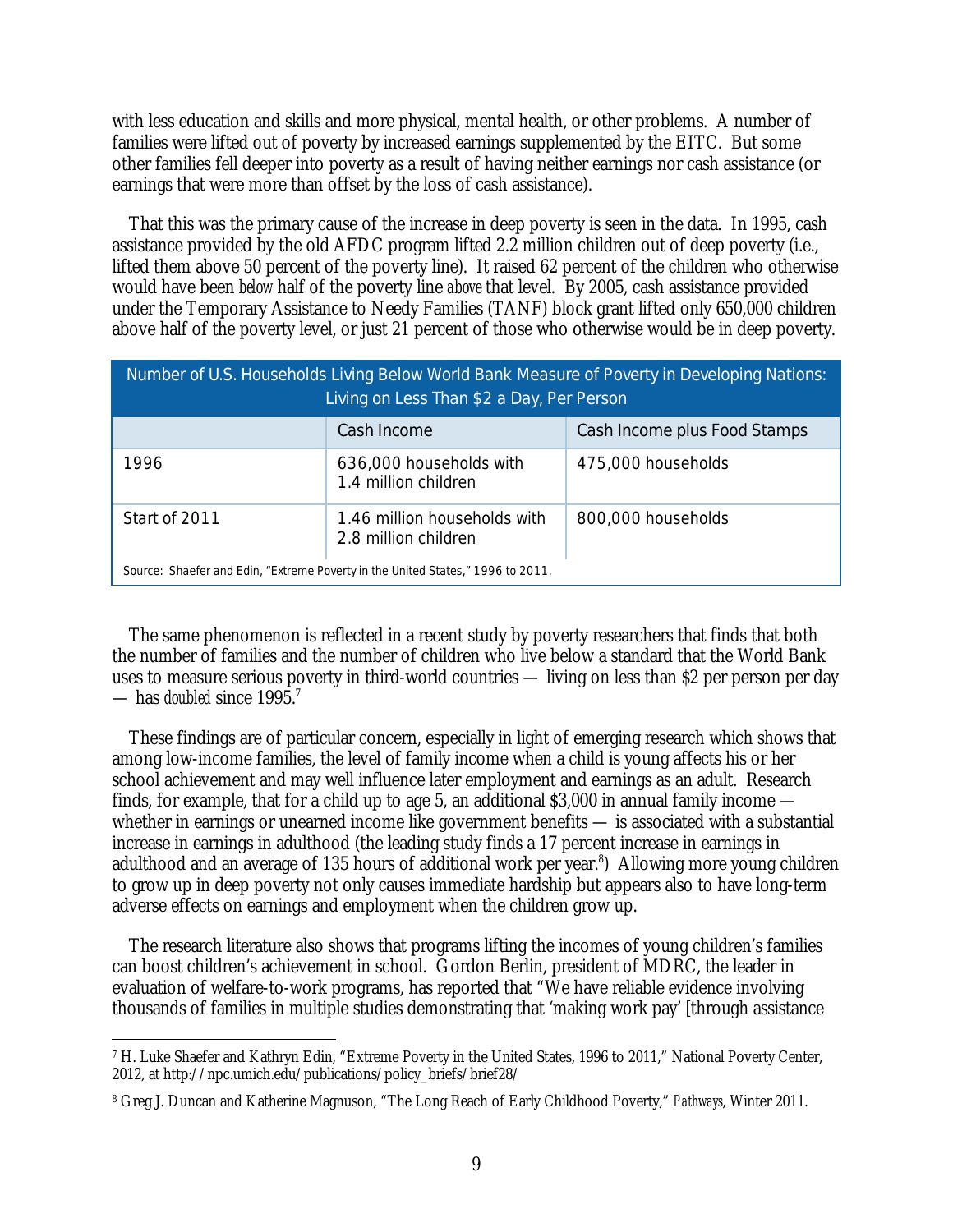that supplements low earnings] causes improvements in young children's school performance." Researchers Greg Duncan and Katherine Magnuson report beneficial effects on young children in low-income families from increases in family income, whether the increase comes from earnings or other sources such as government assistance. These findings underscore the importance of programs such as SNAP, the EITC, and the Child Tax Credit as work supports.

It bears noting that were it not for the SNAP program, the rise in severe poverty would be substantially worse. The data show that SNAP cuts nearly in half the percentage of children living below the World Bank poverty standard (i.e., living on less than \$2 per day). In 1996, a number of the Republican members of the Ways and Means Committee responded to criticisms that the welfare reform legislation would severely harm poor children in part by noting that food stamps would remain as a floor under poor children. The importance of retaining the SNAP program structure alongside the TANF block grant cannot be overstated.

#### II. Low-Income Programs, the Budget, and Medicaid and SNAP

The nation is on an unsustainable fiscal course. But we also have levels of poverty and inequality significantly higher than those in most other western industrialized nations. Furthermore, poverty — and especially deep poverty — among children may have negative long-term effects on the economy as well as on the children themselves.

The report issued in late 2010 by Erskine Bowles, Alan Simpson, and a majority of Bowles-Simpson commission members emphasized, as one of its core or guiding principles, that deficit reduction should not increase poverty or harm the disadvantaged. Their report did not call for reductions in any low-income program outside Medicaid. Last year, a group of Christian leaders ranging from the Catholic Bishops' Conference and the Episcopal Church to the Salvation Army and the National Association of Evangelicals issued a call for policymakers to safeguard the poor in deficit reduction and to draw a "circle of protection" around programs targeted on them.

I would urge policymakers to seriously consider these principles. In this spirit, I would like to discuss two proposals that I believe would cause substantial harm — the proposal to block-grant Medicaid and cut its funding severely, and the proposal to do the same with regard to the SNAP program.

#### Medicaid

The Medicaid proposal reflected in the budget resolution the House adopted last month would reduce federal Medicaid funding by 34 percent by 2022, and based on CBO analysis of a similar proposal in last year's House budget, by nearly 50 percent by around 2030. (These reductions would be in addition to the effect on Medicaid of repealing the health reform law.) The depth of the cuts would grow larger each year because funding would no longer keep pace with health care costs or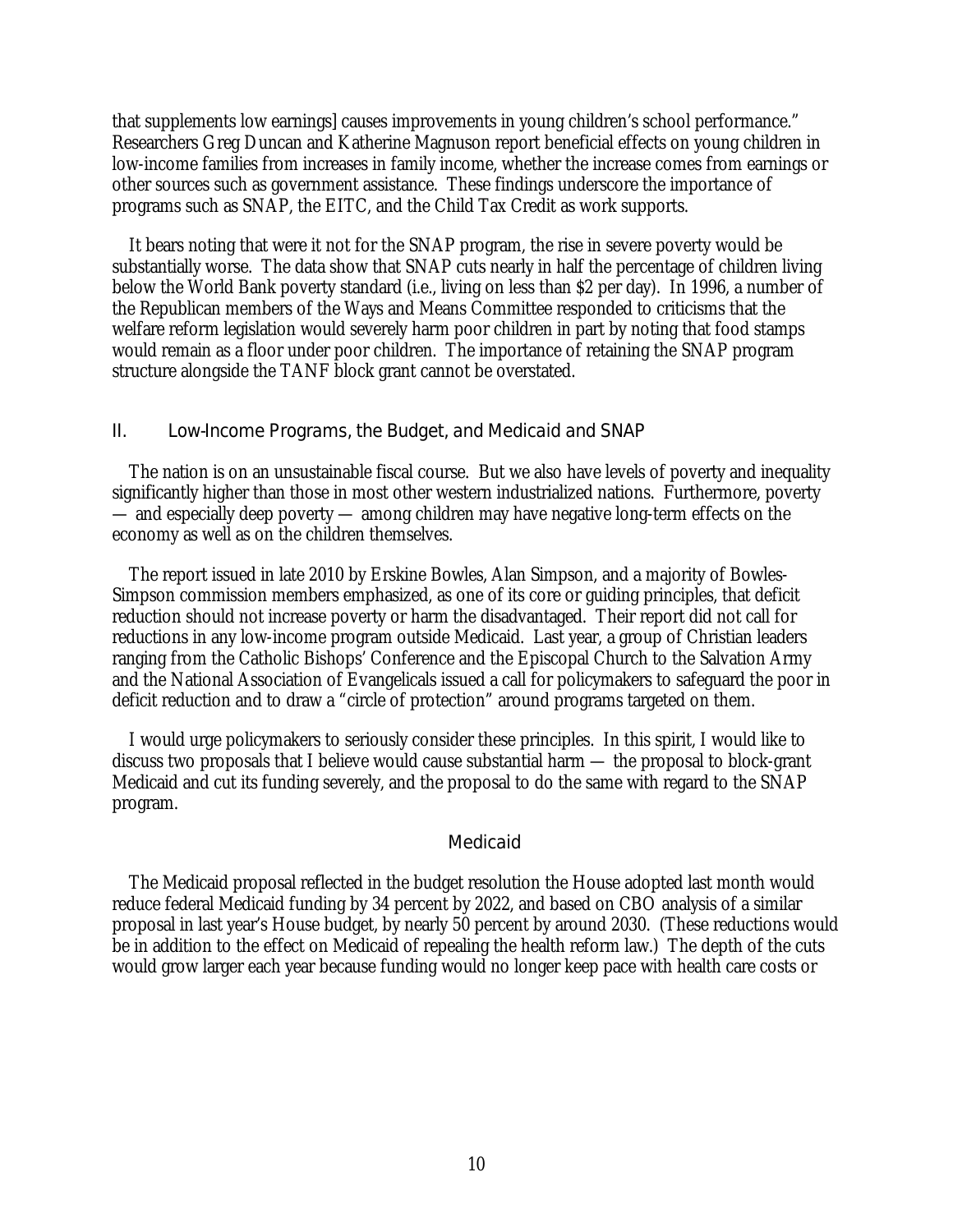with Medicaid enrollment growth as the population ages and employer-based health coverage continues to erode.<sup>9</sup>

Could cuts of this magnitude be absorbed through state efficiencies without harming low-income children, parents, and elderly and disabled people? The answer is almost certainly no.

Medicaid already is considerably more efficient and less costly than private health insurance, primarily because it pays providers less (and also has lower administrative costs). As the graph at right shows, Medicaid costs per enrollee are well below those for private insurance. In addition, Medicaid costs per beneficiary have been rising more slowly in recent years than private-sector health costs have.

Moreover, state Medicaid programs already seek out savings. Most states already contract with private managed-care companies to operate their Medicaid programs for parents and children.

Is Medicaid coverage overly broad so that large savings could be obtained? That is hardly the case. Today, a working-poor parent loses Medicaid eligibility in the typical (or median) state when his or her income reaches just *63 percent* of the poverty line, or \$12,027 for a family of three — which is well below full-time minimum wage earnings. And an *unemployed* parent loses eligibility in the typical state when her income reaches just *37 percent* of the poverty line. In addition, most states cover elderly and disabled people only up to a level between about 75 percent and 100 percent of the poverty line, and in most states, adults who aren't raising minor children and aren't elderly or disabled are not eligible for Medicaid at all, regardless of how poor they are. $^{10}$ 

## Medicaid Cost 27% Less for Children, 20% Less for Adults, than Private Insurance in 2005



Source: Analysis of Medical Expenditure Panel Survey data.

### Medicaid Costs Per Beneficiary Grew More Slowly Than Employer Premiums (2000-2009)



 $\overline{a}$ 9 The annual block grant amounts would rise only with general inflation and the percentage increase in the size of the overall U.S. population — factors that do not take into account that health care costs rise faster than general inflation or that the aging of the population will cause the elderly component of the Medicaid program, which has much higher perbeneficiary health costs, to rise more swiftly than the rate of overall U.S. population growth. As a result, we estimate that the annual block-grant funding amounts would rise at an annual rate at least 3.5 percentage points lower than the growth rate currently projected for Medicaid (excluding the effects of the Affordable Care Act). The proposed funding structure also does not take into account that erosion of employer-based coverage also causes Medicaid enrollment to grow over time.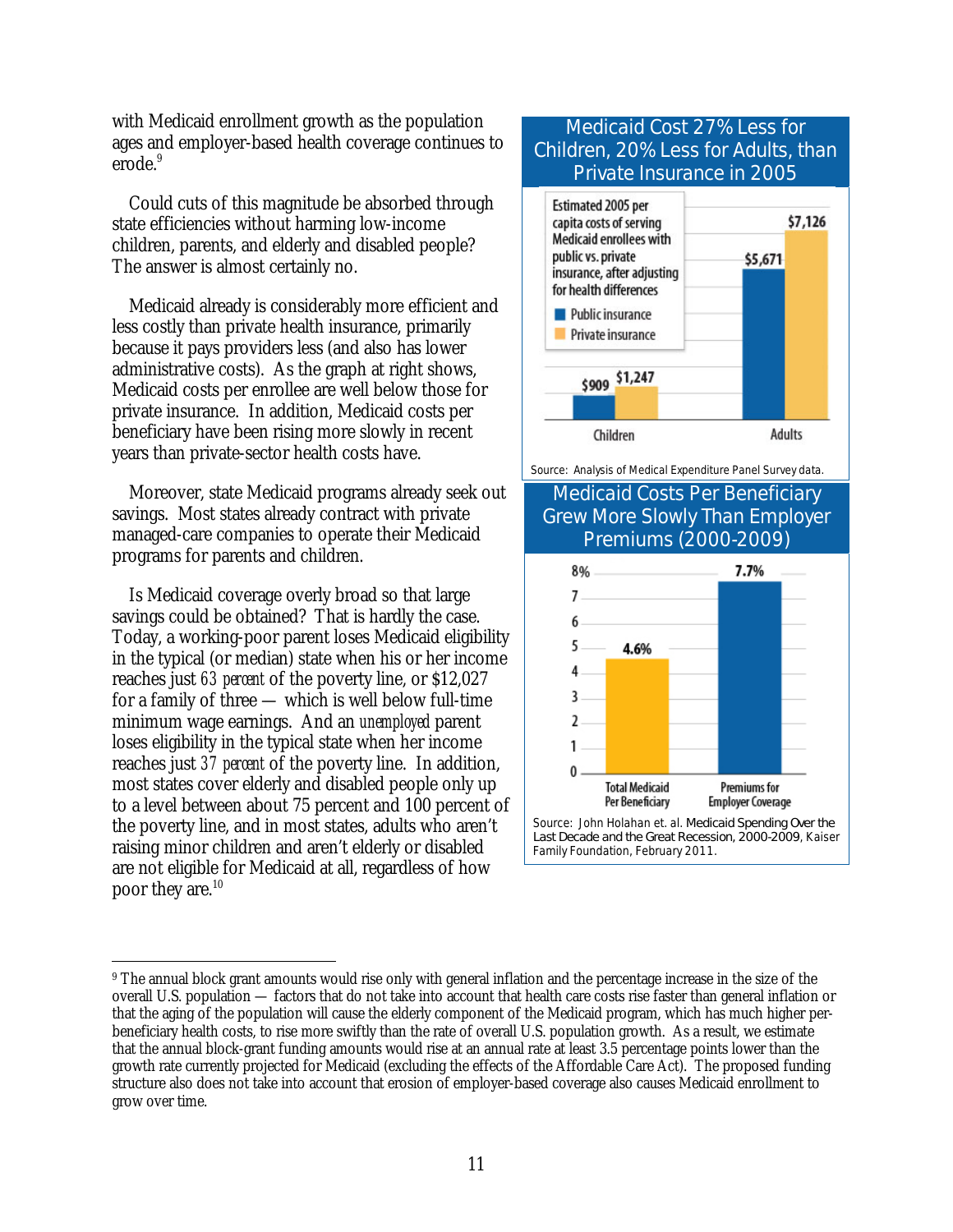This is the program from which a cut of about one-third by the tenth year, and one-half by the twentieth year, would be extracted. The effects would be substantial, as leading non-partisan institutes have concluded.

In its analysis of the Medicaid proposal in the House budget, the Congressional Budget Office wrote that "the magnitude of the reduction in spending…means that states would need to increase their spending on those programs, make considerable cutbacks in them, or both. Cutbacks might involve reduced eligibility for Medicaid and CHIP, coverage of fewer [health] services, lower payments to providers, or increased cost-sharing by beneficiaries — all of which would reduce access to care."11 In other words, unless states came up with rather massive new sums to offset the very large losses in federal funding, they would be compelled to institute deep cuts that would harm low-income families and individuals.

In addition, the Urban Institute analyzed the effects of the very similar Medicaid proposal in last year's House budget. Urban Institute researchers examined a range of scenarios, in which they assumed various levels of savings through state actions to save money without casting low-income people off the program. The researchers estimated that under the most optimistic scenario (which assumed states could somehow reduce growth in Medicaid expenditure costs per beneficiary all the way to the rate of per-capita GDP growth), 14 million low-income people who otherwise would have Medicaid coverage would be made ineligible for it by 2021. The researchers also estimated that if states protected the elderly and people with disabilities, the enrollment of children and adults would drop by 27 million. (The decline would be greater because elderly and disabled beneficiaries have higher health care costs and are thus more costly to insure.) Most of those who would lose coverage would be expected to become uninsured.

The Urban Institute researchers estimated that provider reimbursements would be cut sharply as well; the researchers' best estimate was cuts in the range of 30 percent. These cuts would be made to provider payment rates that already are significantly below the reimbursement rates in Medicare and private insurance (and that have already been cut in recent years by states coping with budget shortfalls). Provider cuts of that magnitude would almost certainly cause the withdrawal of many providers from Medicaid and thereby reduce access to care for those low-income people whom Medicaid still covered.

Grim as these figures are, they *understate* the likely effects in years when the economy weakened, unemployment and poverty mounted, and more people lost employer-based health coverage along with their jobs. The Urban Institute has estimated that a one-percentage point increase in unemployment results in 1 million more low-income children and non-elderly adults receiving Medicaid (and CHIP) coverage; Medicaid responds automatically when this occurs. Under a block grant, however, it no longer would; as a result, in recessions, the ranks of the uninsured would swell. And states would be in no position to fill the gap, as their tax revenues fall in recessions.

A block grant also would fail to allocate resources equitably across states when state economies grow or contract at different rates, when the share of the population that is elderly increases at

<sup>&</sup>lt;sup>10</sup> This would change under the Affordable Care Act, which would extend medical coverage to all non-elderly individuals with incomes below 133 percent of the poverty line.

<sup>11</sup> CBO, "The Long-Term Budgetary Impact of Paths for Federal Revenues and Spending Specified by Chairman Ryan," March 2012.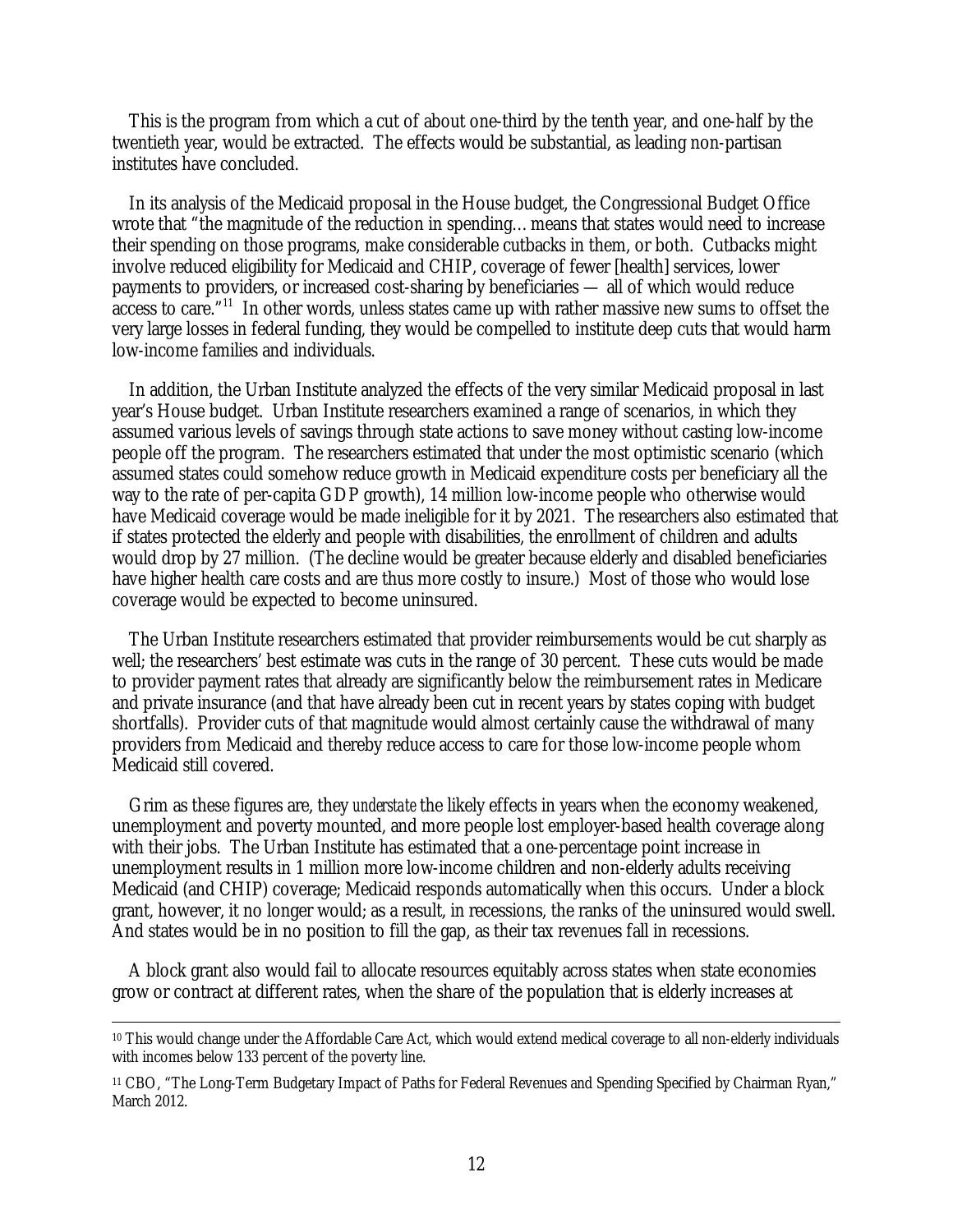different rates, or when employer-based coverage erodes at a different pace. The states where need increased more rapidly would be placed at a particular disadvantage.

A block grant also would fail to respond automatically to unanticipated costs resulting from the onset of an epidemic (such as a severe flu epidemic), the onset of new diseases (as was the case with HIV-AIDS), or medical breakthroughs that improve health and save lives but at considerable cost. Suppose a major breakthrough related to cancer, Parkinson's, Alzheimer's, diabetes or other diseases is found, but use of the breakthrough technologies or drugs raises costs? Under a block grant, state Medicaid programs would have grave difficulty responding.

This is why the proposal would almost surely lead ours to become more of a two-tiered health system, where those with low incomes are denied access to various health services and medical advances while more affluent Americans receive them. David Walker, then the Comptroller General of the United States, noted several years ago that "Medicare and Medicaid cannot grow over the long term at a slower rate than cost in the rest of the health care system without resulting in a twotier health care system." The block grant proposal overlooks this crucial point.

#### SNAP (Food Stamps)

The SNAP program has a number of attributes. It is well targeted: 98 to 99 percent of SNAP households have disposable income (or "net income") below 100 percent of the poverty line.<sup>12</sup> And, over the past decade, SNAP has become an important work support for households with low wages.

Even in 2010, when the unemployment rate was 9.6 percent and jobs were hard to find, the majority of SNAP households that contained a non-disabled working-age adult were *working* households. Indeed, the number of low-income working households on SNAP has nearly tripled over the past decade, reflecting both a substantial increase in the percentage of eligible low-income working households that actually receive SNAP benefits and some wage erosion at the low end of the wage scale, which makes more working households eligible for SNAP. The data also show that the majority of non-disabled working-aged adults receiving SNAP at any time who are *not* currently working are people who worked in the prior year or will work in the following year.

The evidence does not support the notion that SNAP suppresses work effort. As noted earlier, the leading review of the research in the field finds little evidence that SNAP reduces work effort. I would also note that among SNAP households that worked in the year before they began to receive SNAP, only 4 percent did not work in the following year. This suggests that turning to SNAP when families face hard times does not lead them to cease working.

Moreover, SNAP has rather strong work requirements. For childless adults, in fact, they are the toughest work requirements of any federal program. People aged 18 to 50 who are not raising minor children may receive SNAP benefits for only *three months* (while they are not employed at least half time) out of every *three years*, even if they have looked diligently for work but can't find it. (This is a provision of the 1996 welfare law that President Clinton thought was harsh and inequitable and sought unsuccessfully to change).

-

<sup>12</sup> Moreover, 93 percent of benefits go to households with *gross* incomes below the poverty line, and two-fifths of SNAP households have gross incomes below *half* of the poverty line.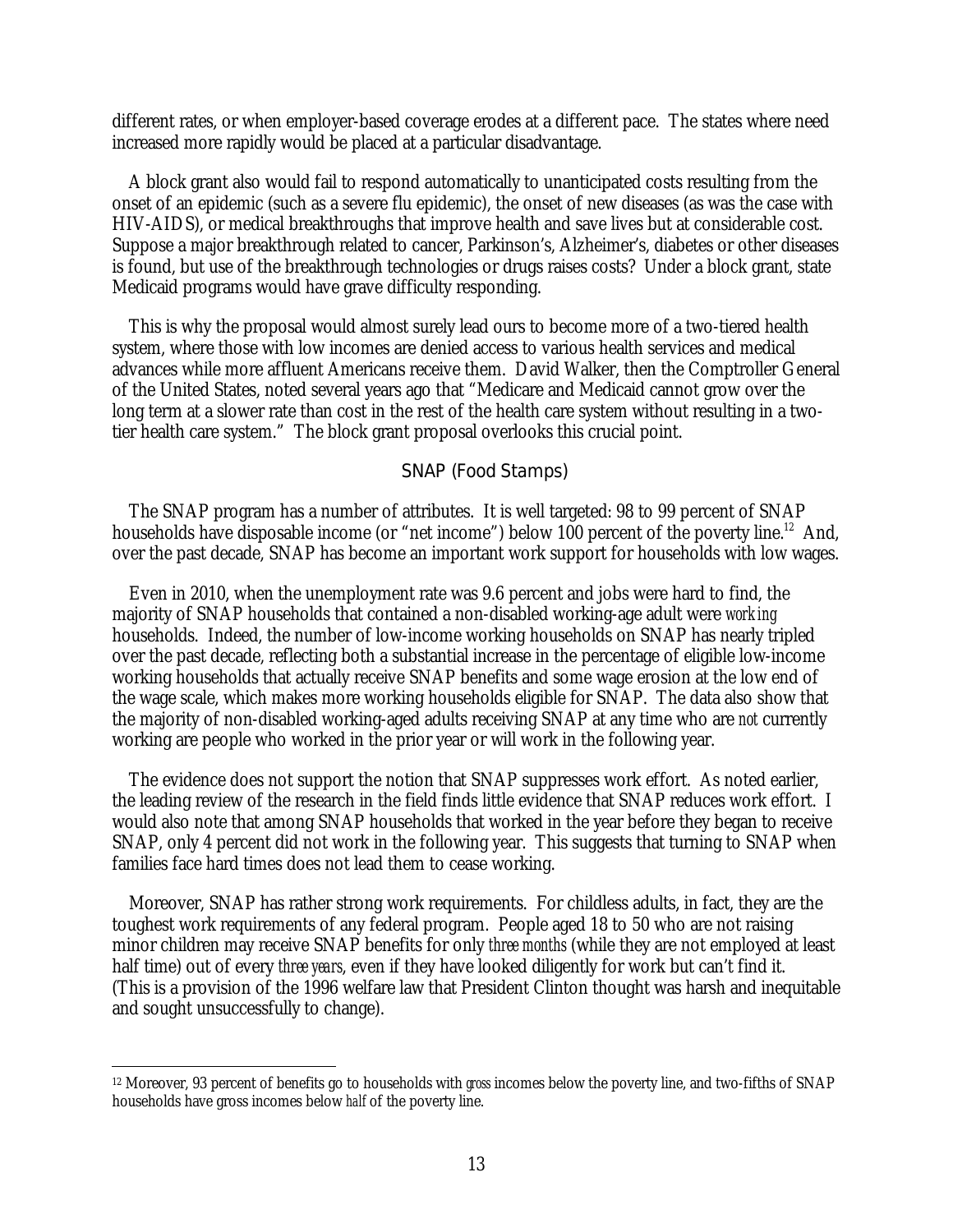I should also note that SNAP work rules and requirements complement those in TANF. The 1996 welfare law gave states options to impose tough SNAP sanctions on TANF households who fail to comply with work or other TANF behavioral requirements — including the termination of all SNAP benefits for the entire family. States use this flexibility to design and augment the force of their TANF work and behavioral requirements. States also operate SNAP employment and training programs for SNAP participants who are not subject to work requirements in TANF or other programs, and states can and do impose SNAP benefit sanctions on participants who fail to comply with those work requirements.

The SNAP program does have a weakness in this area: due to limited funding, the SNAP employment and training program is able to provide work, workfare, or training slots for only a relatively modest portion of SNAP recipients who lack employment and aren't enrolled in, or subject to, another work program or set of work requirements such as under TANF. Under the proposed SNAP block grant, this problem could become more acute, because of the large drop in overall funding for the program.

This brings me to the proposal in the House budget to convert SNAP to a block grant and cut it at least \$133.5 billion over ten years. This proposal is a source of great concern.

SNAP funds go overwhelmingly for food purchases — nearly 95 percent of federal SNAP expenditures go directly for benefits to recipients. Most of the remainder goes to determine eligibility, administer the work requirements and work programs, and approve and monitor compliance by retail food stores — costs that would largely remain under a block-grant. The math here is inexorable — the only way to secure savings of this magnitude would be to cut eligibility, benefit levels, or both.

If the savings were to come entirely from eliminating eligibility for currently eligible households, more than 8 million people would need to be cut adrift from the program if the cuts began taking effect in 2013. (If the cuts did not begin until 2016, the year in which the House budget envisions converting SNAP to a block grant, an average of almost 10 million people would have to be cut from the program in the years from 2016 through 2022 to achieve the required savings.) States would likely cut, at least in substantial part, by lowering income (and possibly asset) limits, which would primarily remove low-income working families from the program. A program structure that provides SNAP to families on public assistance — but denies it to many who work for low wages rather than relying on welfare — would be a program with weaker work incentives than SNAP has today.

If the savings were secured by cutting benefit levels instead, increased hunger and food insecurity would likely result. Considerable research suggests that the SNAP benefit level may already be too low to enable many families to secure an adequate diet throughout the month. (Many run out of adequate food toward month's end.) The Institute of Medicine is currently reviewing this matter and examining whether the current SNAP benefit level is adequate. It would be dangerous to shrink benefit levels for needy children, seniors, and others.

Converting SNAP to a block grant at substantially reduced funding levels also would have other deleterious effects.

SNAP would no longer be able to respond to increased need during economic downturns,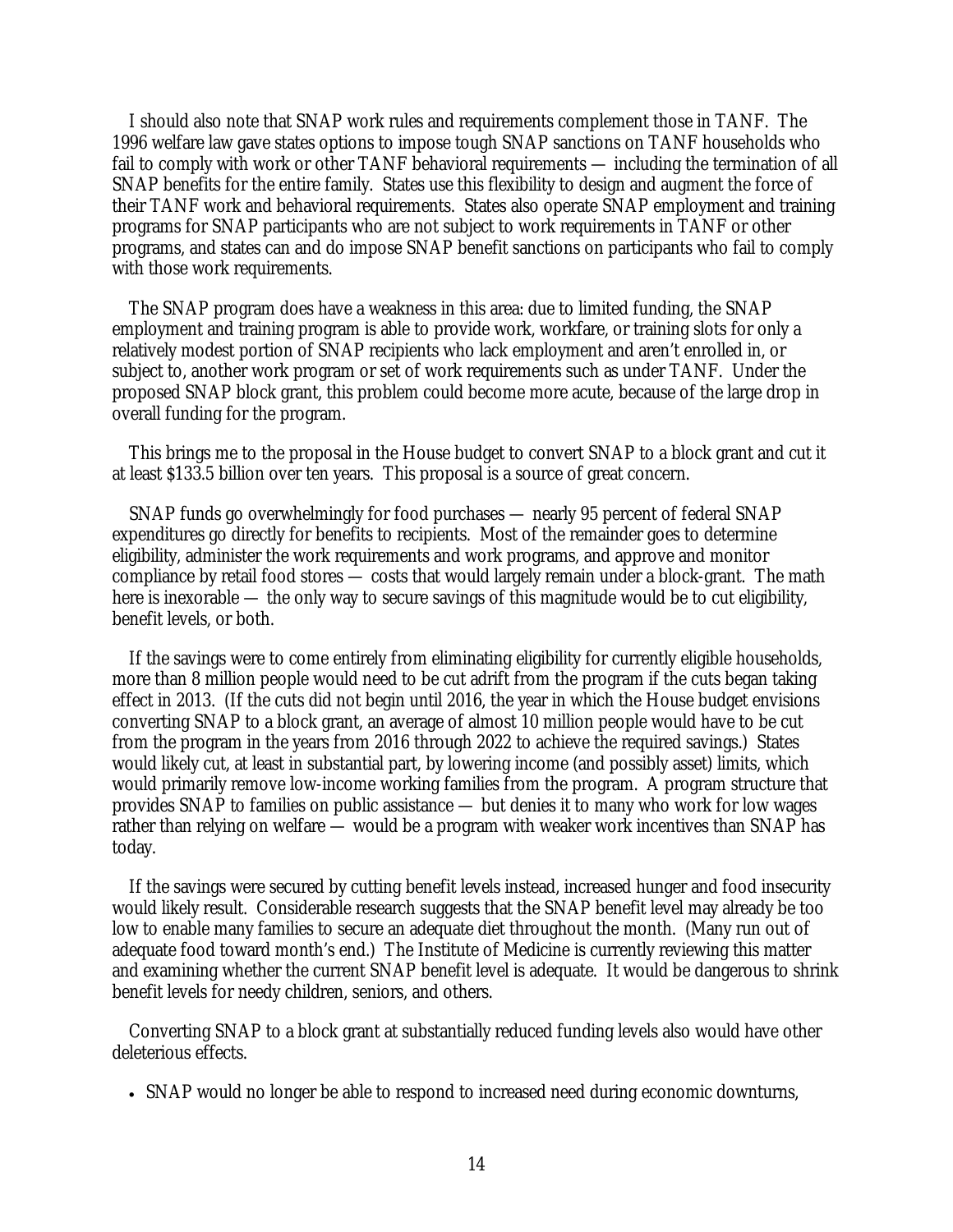resulting in increased hardship and hunger in recessions.

- Nor would SNAP be able to bolster the economy during recessions as it does today. In studying the effect of 22 different tax and spending options to promote economic growth and jobs in a weak economy, economist Mark Zandi of Moody's Analytics rated temporary increases in SNAP benefits *first* in effectiveness per dollar of cost, ahead of both unemployment insurance and all tax-cut options. CBO also gives SNAP increases its top rating for effectiveness in a weak economy. This is because SNAP benefits are quickly spent and injected into the economy, rather than saved. Preventing SNAP from expanding automatically as the economy weakens by converting it to a block grant would remove what economists call an "automatic stabilizer" and hence likely make recessions somewhat deeper and longer.
- Finally, a proposal like that reflected in the House budget would make *deep poverty* more widespread and severe, especially among children, who make up about half of all SNAP beneficiaries. I noted earlier in this testimony the emerging research on the importance to children's future earnings prospects of adequate family income and purchasing power during early childhood. Large SNAP cuts would go in the opposite direction and make this problem more acute.

Above all else, there is the issue of children's health. I am old enough to remember the mid and late 1960s, when each state sets its own food stamp rules, some states cut off families at income levels as low as 50 percent of the poverty line, and some states adopted barriers that impeded participation (in some cases, with disproportionate effects on members of some minority groups). Two teams of medical researchers conducted nutrition surveys in the late 1960s and found rates of childhood malnutrition and related diseases in some poor areas of our country that were akin to those in some third-world countries. This led to a national bipartisan consensus — led by President Richard M. Nixon — to establish national eligibility and benefit standards for food stamps. In the late 1970s, after the national standards had taken effect, the medical teams returned to many of the same poor areas they had studied in the late 1960s and found dramatic improvement among poor families and especially among poor children. Child malnutrition and related conditions had become rare. In a famous report on their findings, the medical researchers wrote.

In the Mississippi delta, in the coal fields of Appalachia and in coastal South Carolina — where visitors ten years ago could quickly see large numbers of stunted, apathetic children with swollen stomachs and the dull eyes and poorly healing wounds characteristic of malnutrition — such children are not to be seen in such numbers. Even in areas which did not command national attention ten years ago, many poor people now have food....<sup>13</sup>

The researchers credited food stamps as the single largest factor for this striking progress, concluding that "no program does more to lengthen and strengthen the lives of our people than the Food Stamp program." I believe this is a lesson we shouldn't forget.

 $\overline{a}$ 13 "Hunger in America: The Federal Response," Field Foundation, 1979.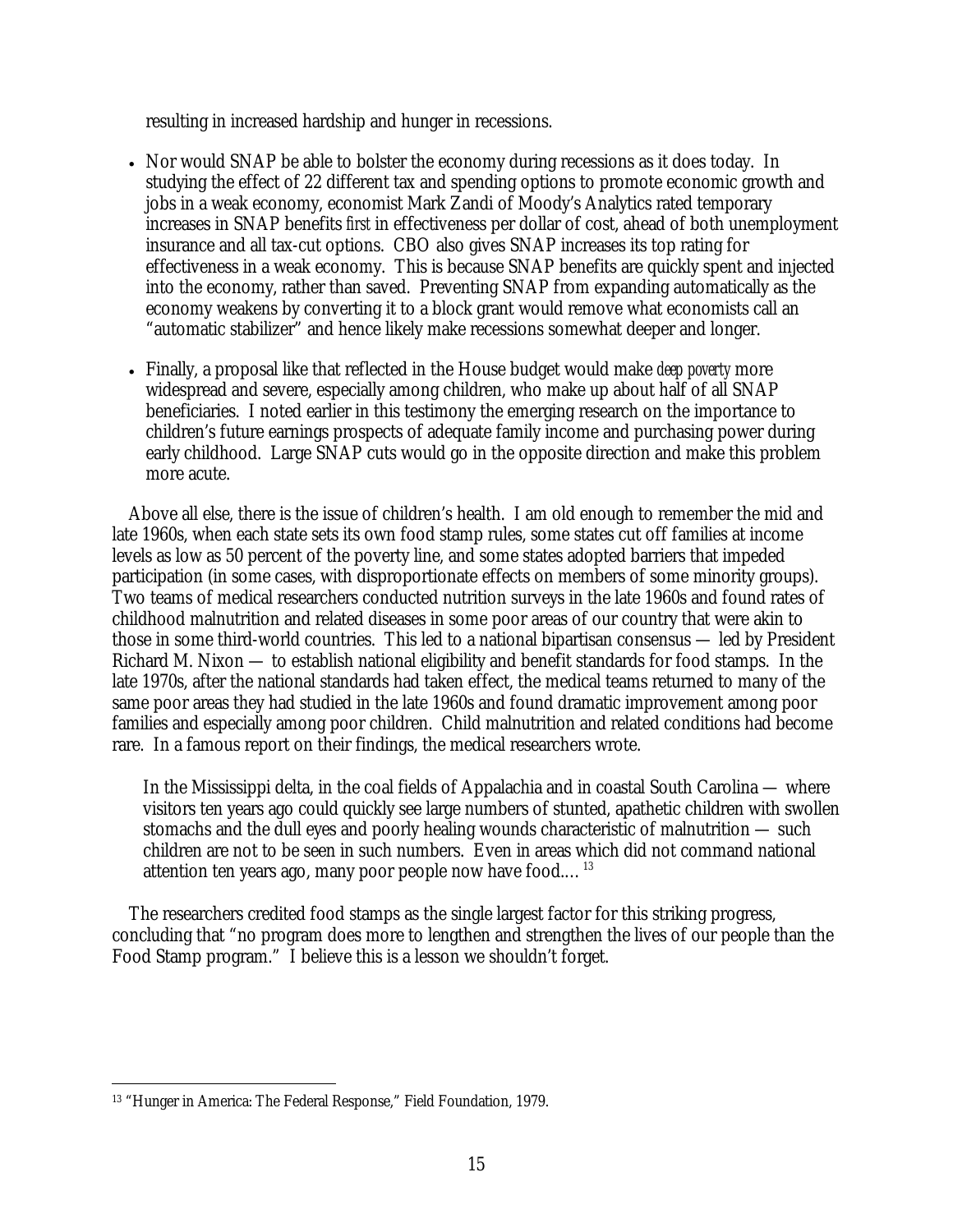#### III. Implications of Welfare Reform

The 1996 welfare law is frequently cited as a reform that transformed a key part of the safety net. It's often either celebrated as a spectacular success or vilified as a cruel failure. Neither stereotype is consistent with the evidence.

Significant increases in employment among single mothers began in the early 1990s, prior to the welfare law, and continued after its enactment, with the change over the decade being quite strong. Welfare reform was implemented at the same time that a robust expansion in the Earned Income Tax Credit was taking full effect and that the labor market was expanding rapidly, with tremendous job creation; the unemployment rate fell to 4 percent at the end of the decade. For a number of low-income single-parent families, the result was an increase in income and a reduction in poverty.

These effects, much heralded at the time, were not the result solely (or very likely, even primarily) of the welfare law by itself. They resulted from a combination of all three of these factors. A highly regarded study by Jeffrey Grogger of the University of Chicago found the EITC expansion actually to have a larger effect in increasing work effort than the welfare law changes.<sup>14</sup> But the two changes reinforced each other, amounting to a combination of "carrots and sticks."

Even in the hot labor market of the late 1990s, however, some families and children experienced significantly increased hardship in the aftermath of the welfare law. As a group, those welfare recipients who were the most employable — often with the most education, skills, and/or work experience — made the most progress. But too often, families with the least education and job skills and/or the deepest physical, mental health, or other problems sank deeper into poverty, ending up with neither cash assistance nor earnings to support their families. Ironically, the welfare law both *reduced* poverty among many of the better equipped recipients and *increased* deep poverty among a number of the most disadvantaged families.

The overall results were the most favorable in the hot labor market of the late 1990s, while TANF's weaknesses have been greatest in recent years, for three reasons — the lack of availability of jobs in the economic downturn, the inability of the block grant to respond effectively to increases in need as the economy turned down, and the effect of 15 years of erosion in federal TANF funding levels that are now lower even in *nominal* terms than they were in 1996, and are much lower (28 percent lower) once one adjusts for inflation.

Some of the specific results are quite disturbing.

- In 1995, for every 100 families with children living below the poverty line, 68 received some assistance from AFDC, the cash assistance program that preceded TANF. Today, for every 100 such poor families with children, only 27 receive any cash assistance through TANF (and that includes working-poor families that receive some assistance as a supplement to their low wages).
- For those poor families with children that *do* receive assistance, benefit levels have plummeted. In the majority of states, TANF benefits now fail to lift a family with no other cash income

 $\overline{a}$ 14 Jeffrey Grogger, "The Effects of Time Limits, the EITC, and Other Policy Changes on Welfare Use, Work, and Income Among Female-Headed Families;" *Reviews of Economics and Statistics,* May 2003.